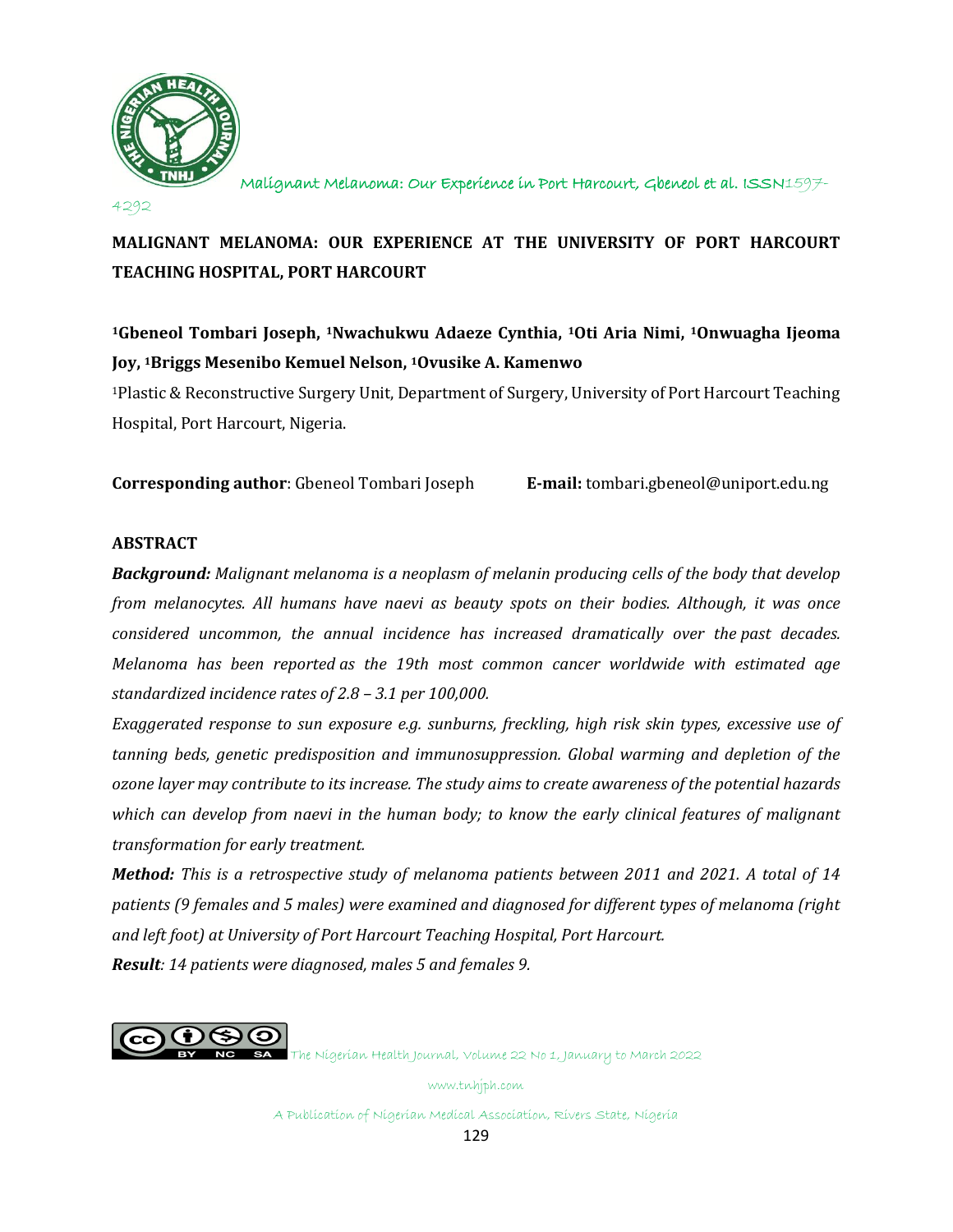

4292

*Findings in this study showed increased number of melanoma in females (64.3%) than males (39.7%); mean age was 56.9 years.*

*Conclusion: Malignant melanoma though not a common skin cancer has recorded an increased incidence over the last couple of decades. Awareness of indicators of transformation from naevi to malignant melanoma is key to early detection and treatment for reduced morbidity and mortality. Key words: Melanoma, naevus, malignant transformation & early detection.*

### **INTRODUCTION**

Malignant melanoma is a neoplasm of melanin producing cells of the body that develop from melanocytes. These are neural crest cells. Their most common site of involvement is the skin, although occasionally primary melanoma develops in other organs (eye, oral and nasal mucosa, vulva and anorectal mucosa: other gastrointestinal mucosa and the central nervous system (CNS)). Melanomas are a major cause of premature death from cancer. Recognized risk factors include personal or family history of melanoma, large numbers of naevi and/or dysplastic naevi, giant congenital melanocytic naevi, fair complexion, a tendency to sunburn, solar-damaged skin, a history of non-melanoma skin cancer, and immunodeficiency Gandini et al.<sup>1</sup>

Although it was once considered uncommon, the annual incidence has increased dramatically over the past decades. Melanoma has been reported as the 19th most common cancer worldwide with estimated age standardized incidence rates of 2.8-3.1 per 100,000, while in the United States of America, 98.2% of cases are reported amongst white-skinned individuals Chang et al.<sup>2</sup> In 2009, the number of new cases of melanoma in Australia was 11,545 and the mortality figures for melanomas in 2010 were 1,452<sup>3</sup>. In Nigeria, reports from several studies show significant increase in melanoma<sup>4-</sup> 8.

The Nigerian Health Journal, Volume 22 No 1, January to March 2022 The most common sites for melanoma are the legs of women and the backs of men, despite these not being the sites of greatest sun exposure. Early detection is associated with improved survival9. Melanoma is almost exclusively a disease of adult, however in children, melanoma has been observed

#### www.tnhjph.com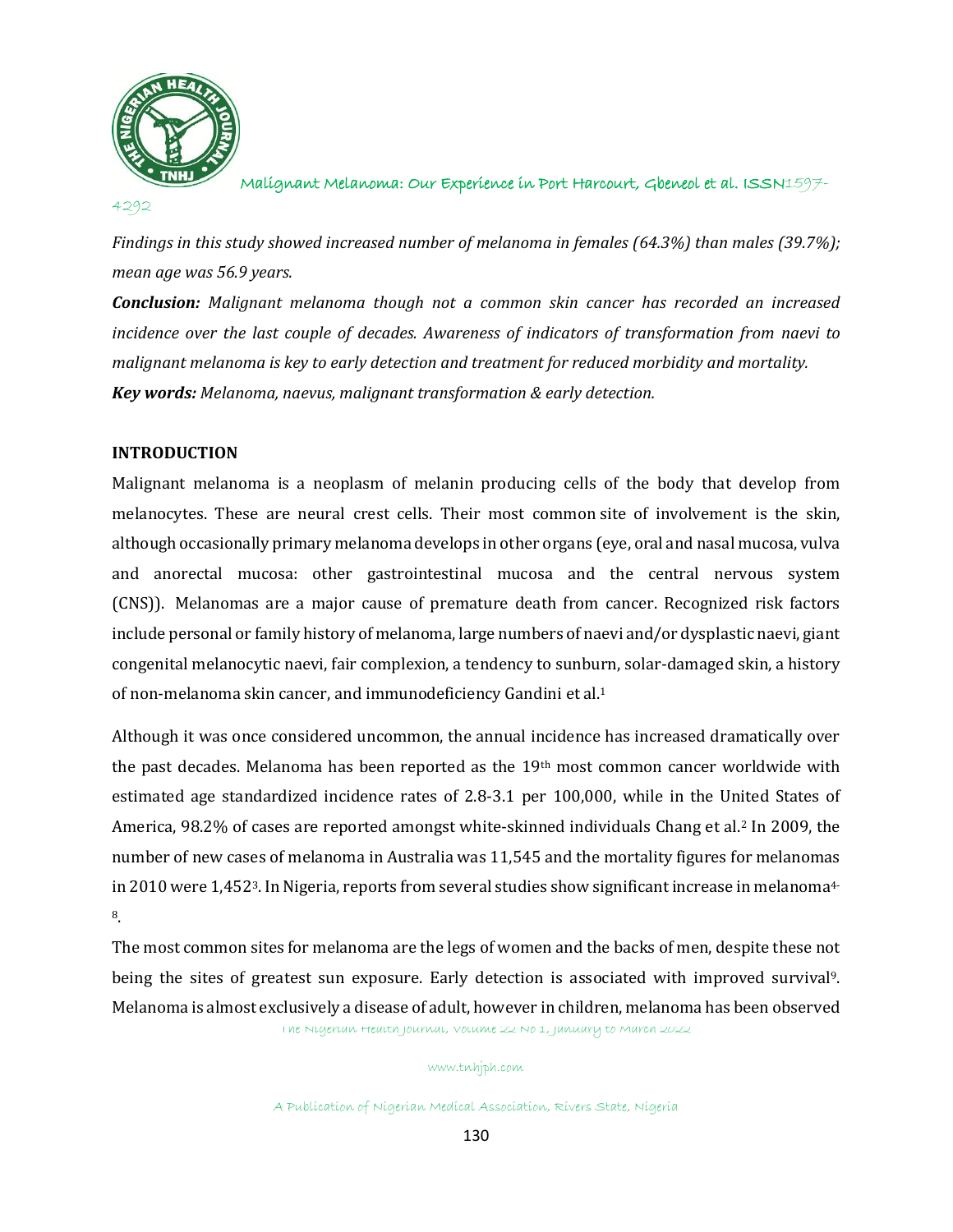

Malignant Melanoma: Our Experience in Port Harcourt, Gbeneol et al. ISSN1597-

to be seen to occur predominantly in the setting of giant congenital nevi or dysplastic nevus syndrome, or in the setting of xeroderma pigmentosum<sup>10</sup>.

The following risk factors are associated with malignant melanoma: family history of melanoma, Dysplastic nevi (noncancerous, but unusual- looking moles), Previous melanoma or other skin cancers, many nevi (ordinary moles): more than 50 (or 200 moles), exaggerated response to sun exposure e.g sunburns, freckling, high risk skin types (albino). Fair skin, xeroderma pigmentosa), excessive use of tanning beds, genetic predisposition and immunosuppression.

Melanomas arise as proliferations of melanocytes in the basal layer of the skin. It may be from normal skin or precursor lesions such as dysplastic nevus, acquired nevus, congenital nevus and/or cellular blue nevus.

The aim of the study is to establish the knowledge that moles are present in all humans, and for each of us to know the features of moles undergoing malignant transformation to melanoma; and that 50% of melanomas arise from pre-existing nevi, while 50% arise de novo. The knowledge of signs of transformation of naevi to melanoma will aid early detection and treatment, will result in much reduced morbidity and mortality from melanoma, which is the commonest skin malignancy that presents with metastasis.

# **METHOD**

This is a retrospective study of melanoma patients between 2011 and 2021. A total of 14 patients (9 females and 5 males) were examined and diagnosed for different types of melanoma (right and left foot) at Plastic Surgery Department, University of Port Harcourt Teaching Hospital, Port Harcourt, Rivers State.

### **RESULTS**

The Nigerian Health Journal, Volume 22 No 1, January to March 2022

www.tnhjph.com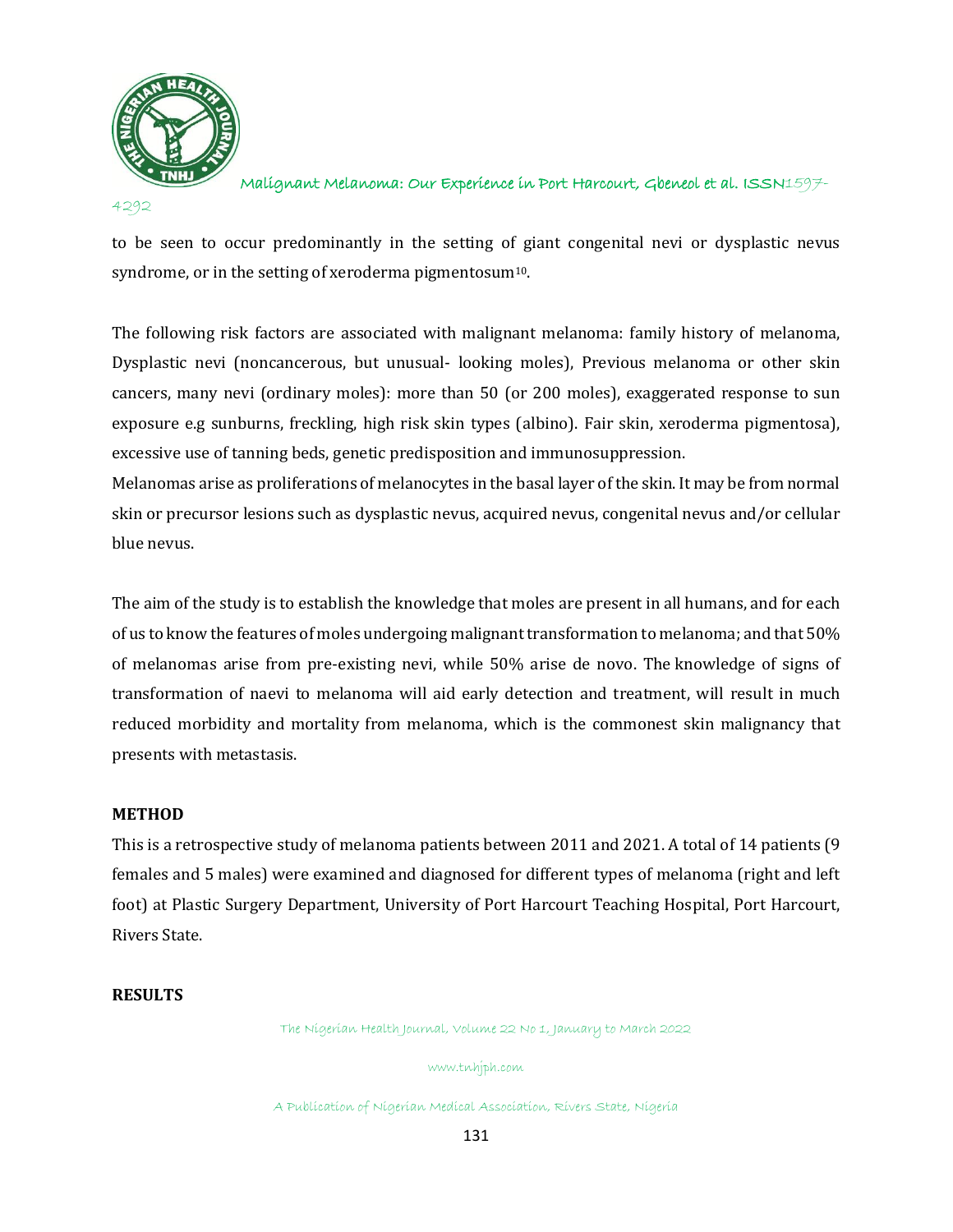

4292

Findings in this study showed more cases of melanoma in females (64.3%) than males (39.7%). The mean age was 56.9 years



Malignant Melanoma on the Sole of left foot Malignant Melanoma on the Sole of left foot (Acral lentiginous type). The commonest type in our environment.

Figure 1A (Lateral view): Picture Showing Figure1B (Inferior view): Picture Showing

# **DISCUSSION**

The Nigerian Health Journal, Volume 22 No 1, January to March 2022

www.tnhjph.com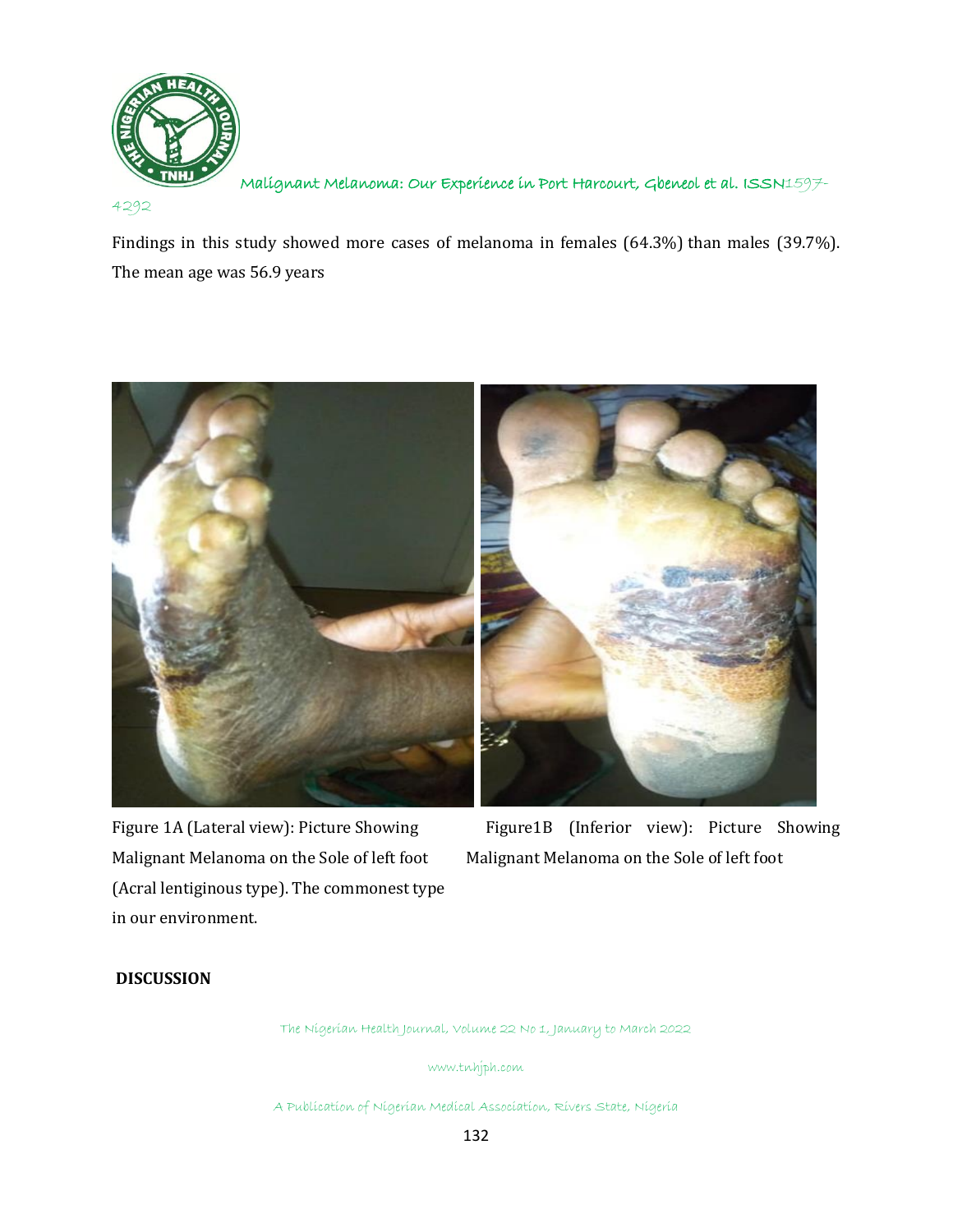

Malignant Melanoma: Our Experience in Port Harcourt, Gbeneol et al. ISSN1597-

This present study indicated that more females were affected by the cancer than males which is not in consonant with study by Ganiyu et al.<sup>4</sup> However, this study and other studies<sup>11-16</sup> have shown that females have higher incidence of melanoma. Possible reason may be the exposure of the skin to sun by females who predominantly wear gowns and skirts that cover up to the kneecap or above the kneecap, leaving the legs exposed to sun exposure. Other reason could be that women are cosmetically more concerned about their appearance, hence report earlier to clinics on any issue that relates to their appearance and beauty. Unlike females, males are not so concerned about their skin appearance and this may lead to relative under-reporting by most males to clinics about their skin problems and may have contributed to the higher number of cases in females. Males have less concern about body appearance than females when it comes to issues about their skin until it becomes a very conspicuous problem17,18. This results in more damaging effects on their body as they tend to present at a more advanced stage of disease with observed worse prognosis and higher recurrence and mortality rates. Joose19,20 noted that women are at a lower risk of developing metastasis.

As melanocytes multiply, they expand radially in the epidermis and superficial dermal layer; (radial/horizontal growth phase). With time, the growth begins in a downward direction (vertical growth phase). Nodular melanomas are an exception to this pattern, wherein the vertical growth phase starts early and is able to invade the underlying layers, including blood and lymphatic vessels, thus their aggressiveness, early metastasis and correspondingly worse prognosis compared to the other pathologic types.

Cellular atypia- pleomorphism, nuclear hyperchromasia and numerous mitotic figures are histologic findings which clinch the diagnosis of Melanoma and differentiates it from Naevi.

Invasion of Melanoma into deeper dermis and subcutaneous tissues lead to lymphatic and hematogenous spread which is important to consider in clinical staging. Involvement of adjacent

The Nigerian Health Journal, Volume 22 No 1, January to March 2022

www.tnhjph.com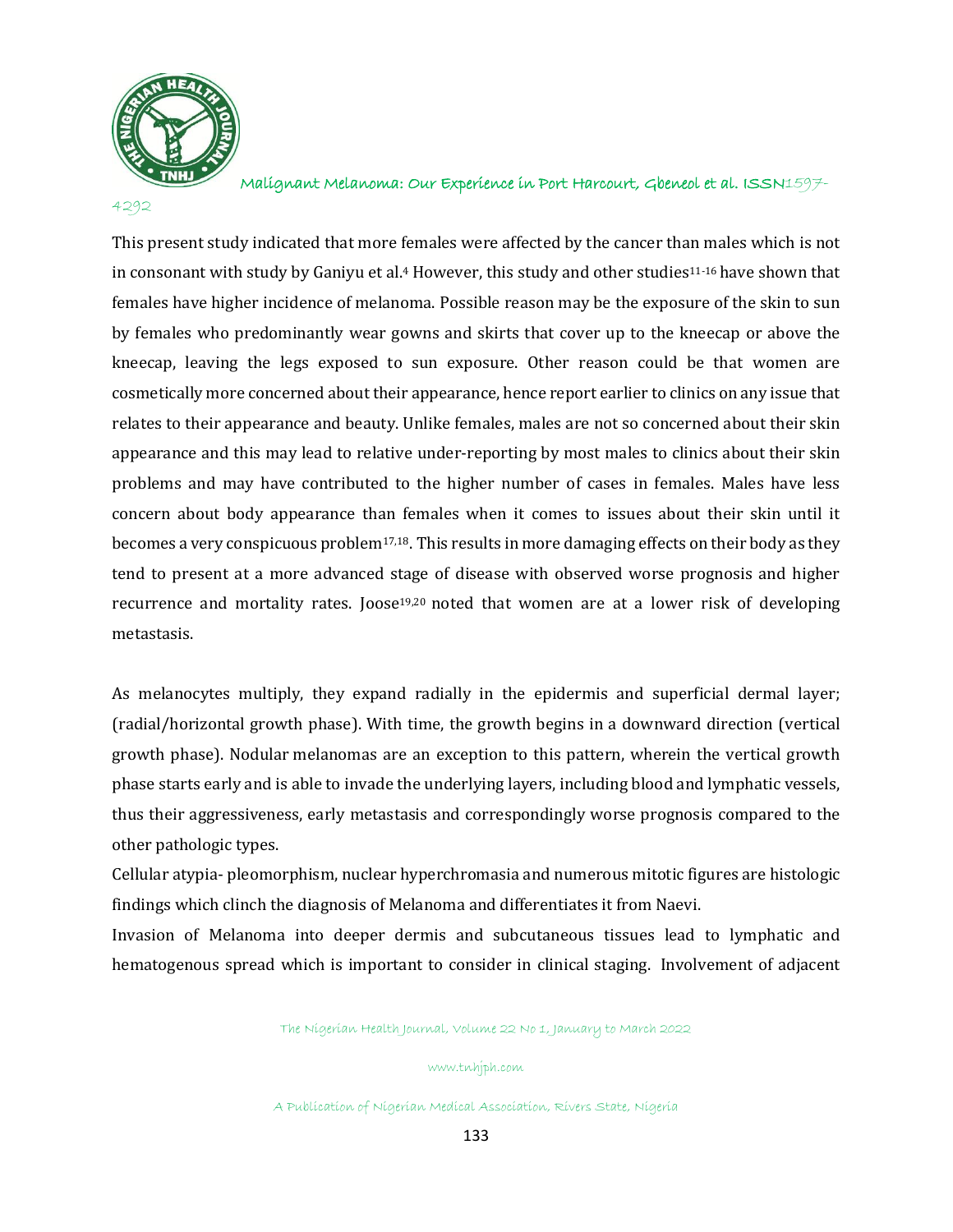

Malignant Melanoma: Our Experience in Port Harcourt, Gbeneol et al. ISSN1597-

skin located less than 5cm from the primary lesion is described as Satellite nodules; while those seen more than 5cm from the primary lesion are regarded as locoregional or distant metastasis. Melanomas may erode superficial layers of the skin and breach the stratum corneum, leading to ulceration which connotes a worse prognosis and this was found in some of our cases. Melanoma is said to be rare before puberty. In most cases they are seen in the 30 to 60-year age group and the peak age is the fourth decade of life. The findings of our study conform to these aforementioned statements. It may occur in any part of the body but in West Africa<sup>21</sup> most cases are found in the sole of the foot and lower parts of the leg- the acral lentiginous type- which most often is seen at the dermo-cutaneous junctions<sup>22</sup>. Among Caucasians<sup>23</sup>, it is found most times in exposed areas of the body especially in the head and neck region than in the lower leg, sole of foot, back and forearm. The commonest site in women however is the lower leg23.

Presence of pain, itch, satellitism (intradermal lymphatic secondary deposits), increase in height or size (>6mm is characteristic), deepening of pigmentation, variegation in colour, crust formation, inflammatory changes, bleeding, ruggedness, ulceration or irregularity of the edge are features of malignant transformation.

Treatment of melanoma is wide surgical excision of the primary lesion to achieve clear margins; while for advanced disease other modalities have been added with no added advantage on recurrence and mortality rate. Recent recommendations for stage I disease require an excision margin of no more than 1.5 cm for a lesion with a good prognosis and a 3.0 cm margin for all other lesions24,25.

Melanomas are reported as the deadliest skin cancers with a reported mortality rate of 2%<sup>23</sup>. It accounts for 75% of all skin cancer deaths and is potentially curable if identified early. Survival at five years following newly diagnosed invasive melanoma (Clark's level 2–5) has increased from 87% in the 1980s to over 92% in the late 1990s<sup>26</sup> in Australia. The five-year survival rate continues to

The Nigerian Health Journal, Volume 22 No 1, January to March 2022

#### www.tnhjph.com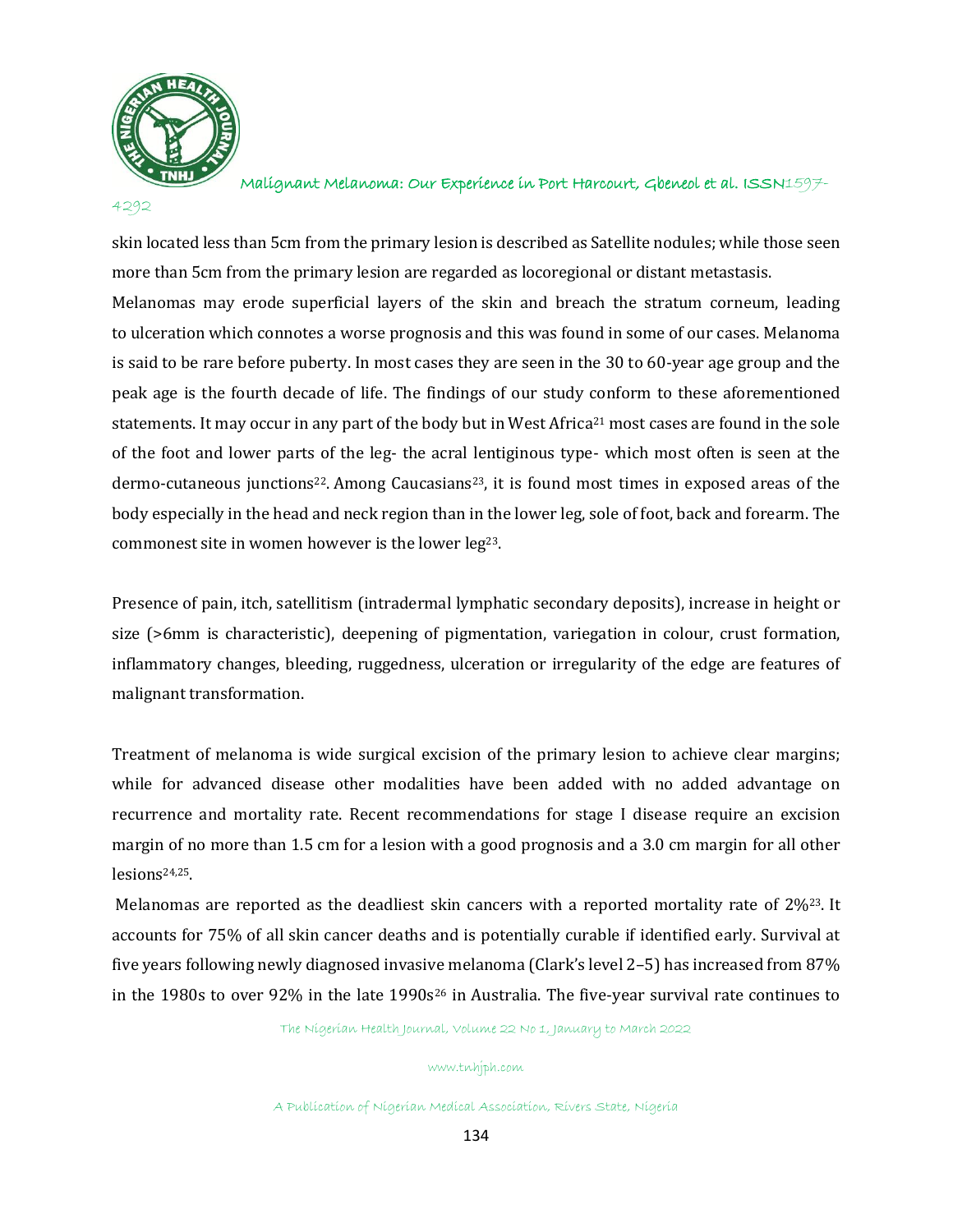

Malignant Melanoma: Our Experience in Port Harcourt, Gbeneol et al. ISSN1597-

remain over 90% since 2010, Holman et al.<sup>27</sup> In the absence of any new significant chemotherapy in that period, the improvement in survival has been attributed to public education and early diagnosis and excision Holman et al.<sup>27</sup> Scar re-excision, sentinel lymph node biopsy, elective lymph node dissection, chemotherapy, radiotherapy and immunotherapy may improve survival at one year but have not been shown to improve five-year survival<sup>28</sup>. Adjuvant therapy with interferon results in a significantly greater disease-free survival rate although it is also associated with significant toxicity<sup>29</sup>.

According to World Health Organisation (WHO)<sup>31</sup>, acral lentiginous melanoma (ALM) is considered the most common subtype among Africans, however this conclusion is largely based on studies of the African-Americans and black South Africans<sup>32,33,34</sup>. For instance, studies performed in the United States showed that sole or palm (44%), lower extremities (63%) and foot were the common sites of melanoma in black Americans32-34 and in a South African study, ALM was the only type found in black Africans. In their cohort, no cases occurred above the wrist or ankle30. Although genetic predisposition has been implicated in the predominance of ALM in patients of African ethnicity34, African-Americans and black Africans are not genetically identical38.

# **CONCLUSION**

Malignant melanoma though not a common skin cancer has recorded an increased incidence over the last couple of decades. Awareness of indicators of transformation from Naevus to Melanoma is key to early detection and treatment for reduced morbidity and mortality.

### **REFERENCES**

1. Australian Institute of Health and Welfare & Australasian Association of Cancer Registries 2012. Cancer in Australia: an overview, 2012. Cancer series no. 74. Cat. no. CAN 70. Canberra: AIHW.

The Nigerian Health Journal, Volume 22 No 1, January to March 2022

www.tnhjph.com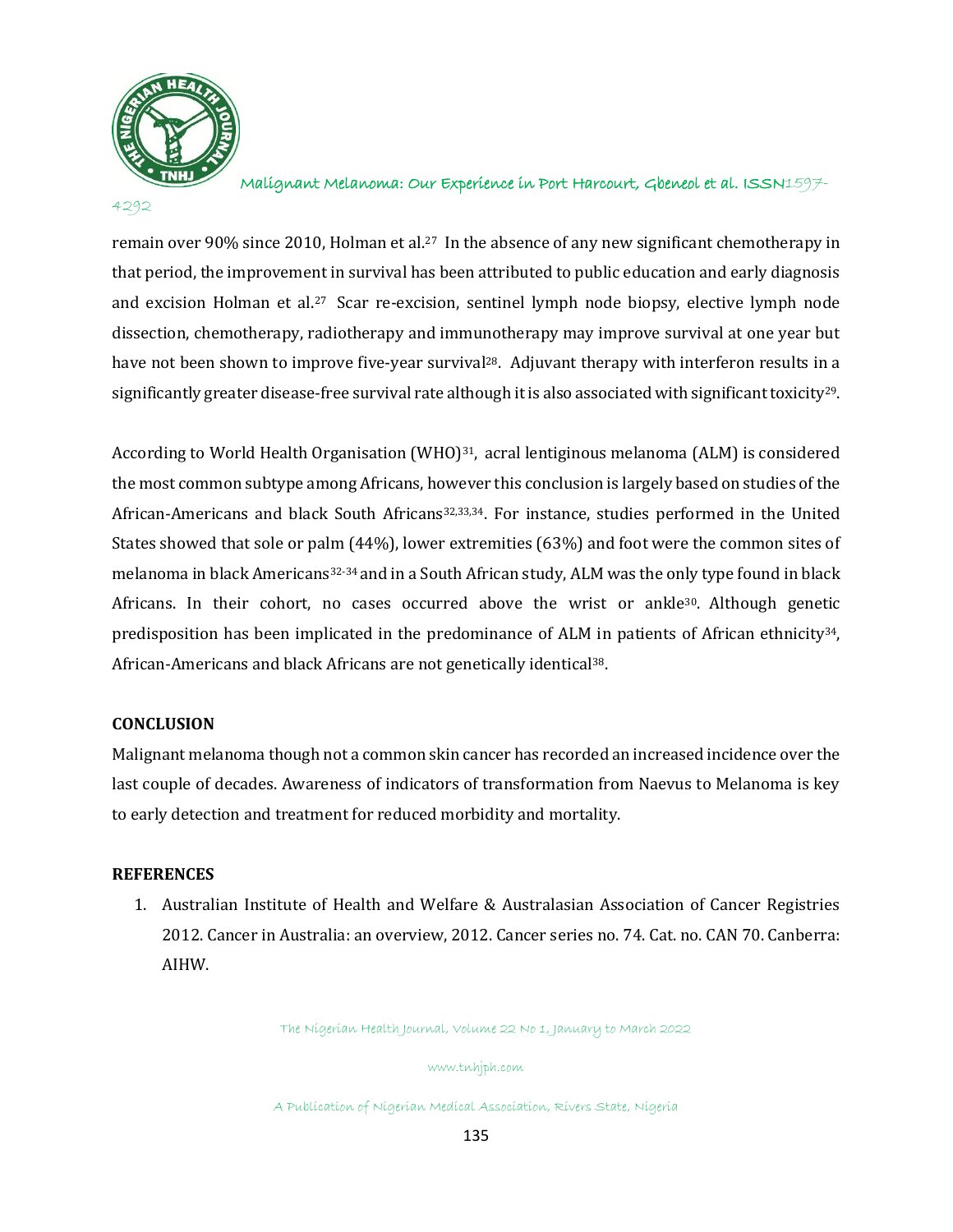

#### 4292

- 2. Chang AE, Kaell LH, Menck HR (1998). The National Cancer Report on Cutaneous and Non-Cutaneous Melanoma: A Summary of 84,836 Cases from the Past Decades. The American College of Surgeons Commission on Cancer and the American Cancer Society Cancer. 83:1664- 1678
- 3. [Michelle R Iannacone,](https://www.ncbi.nlm.nih.gov/pubmed/?term=Iannacone%20MR%5BAuthor%5D&cauthor=true&cauthor_uid=24806428) [Danny R Youlden,](https://www.ncbi.nlm.nih.gov/pubmed/?term=Youlden%20DR%5BAuthor%5D&cauthor=true&cauthor_uid=24806428) [Peter D Baade,](https://www.ncbi.nlm.nih.gov/pubmed/?term=Baade%20PD%5BAuthor%5D&cauthor=true&cauthor_uid=24806428) [Joanne F Aitken,](https://www.ncbi.nlm.nih.gov/pubmed/?term=Aitken%20JF%5BAuthor%5D&cauthor=true&cauthor_uid=24806428) [Adèle C Green.](https://www.ncbi.nlm.nih.gov/pubmed/?term=Green%20AC%5BAuthor%5D&cauthor=true&cauthor_uid=24806428) Melanoma incidence trends and survival in adolescents and young adults in Queensland, Australia. [Int J Cancer.](https://www.ncbi.nlm.nih.gov/pmc/articles/PMC4277328/) 2015; 136(3): 603–609
- 4. Ganiyu Oyediran Oseni, Peter Babatunde Olaitan, Akinwumi Oluwole Komolafe, Olaejirinde Olaniyi Olaofe, Hezekiah Adebola Morakinyo Akinyemi, Oreoluwa Adeola Suleiman. Malignant skin lesions in Oshogbo, Nigeria. Pan African Medical Journal 2015; 20(253) DOI:10.11604/pamj.2015.20.253.2441
- 5. T. L. Diepgen and V. Mahler, "The Epidemiology of Skin Cancer," British Journal of Dermatology 2002; 61(S61):1-6.
- 6. Chalya P. L., Gilyoma J. M., Kanumba E. S., Mawala B., Masalu N., KahimaK. J., & Rambau P. Dermatological malignancies at a University teaching Hospital in Northwestern Tanzania: A retrospective review of 154 cases. *Tanzania Journal of Health Research* 2012; *14*(1). [https://doi.org/10.4314/thrb.v14i1.3.](https://doi.org/10.4314/thrb.v14i1.3)
- 7. [Rowan M.Thomson, Keith M.Furutani,](https://www.sciencedirect.com/science/article/abs/pii/S0360301609036062#!) Jose S. [Pulido,](https://www.sciencedirect.com/science/article/abs/pii/S0360301609036062#!) Scott L. [Stafford.](https://www.sciencedirect.com/science/article/abs/pii/S0360301609036062#!) Modified COMS Plaques for <sup>125</sup>I and Pd Iris Melanoma Brachytherapy. [Oncology\\*Biology\\*Physics](https://www.sciencedirect.com/journal/international-journal-of-radiation-oncology-biology-physics) 2010; [78\(4\)](https://www.sciencedirect.com/journal/international-journal-of-radiation-oncology-biology-physics/vol/78/issue/4):1261- 1269.
- 8. Mark J. [Elwood,](https://onlinelibrary.wiley.com/action/doSearch?ContribAuthorRaw=Elwood%2C+J+Mark) Janet [Jopson.](https://onlinelibrary.wiley.com/action/doSearch?ContribAuthorRaw=Jopson%2C+Janet) Melanoma and sun exposure: An overview of published studies. Int. J. Cancer 1997; 73:198–203.
- 9. [Esther Erdei](https://www.ncbi.nlm.nih.gov/pubmed/?term=Erdei%20E%5BAuthor%5D&cauthor=true&cauthor_uid=21080806) and [Salina M Torres.](https://www.ncbi.nlm.nih.gov/pubmed/?term=Torres%20SM%5BAuthor%5D&cauthor=true&cauthor_uid=21080806) A new understanding in the epidemiology of melanoma. [Expert Rev Anticancer Ther. 2010; 10\(11\): 1811](https://www.ncbi.nlm.nih.gov/entrez/eutils/elink.fcgi?dbfrom=pubmed&retmode=ref&cmd=prlinks&id=21080806)–1823. doi: [10.1586/era.10.170](https://dx.doi.org/10.1586%2Fera.10.170)
- 10. [B G Goldstein](https://pubmed.ncbi.nlm.nih.gov/?term=Goldstein+BG&cauthor_id=11310650) ; [A O Goldstein](https://pubmed.ncbi.nlm.nih.gov/?term=Goldstein+AO&cauthor_id=11310650) Diagnosis and management of malignant melanoma. Am Fam Physician 2001; 63(7):1359-68, 1374.

The Nigerian Health Journal, Volume 22 No 1, January to March 2022

#### www.tnhjph.com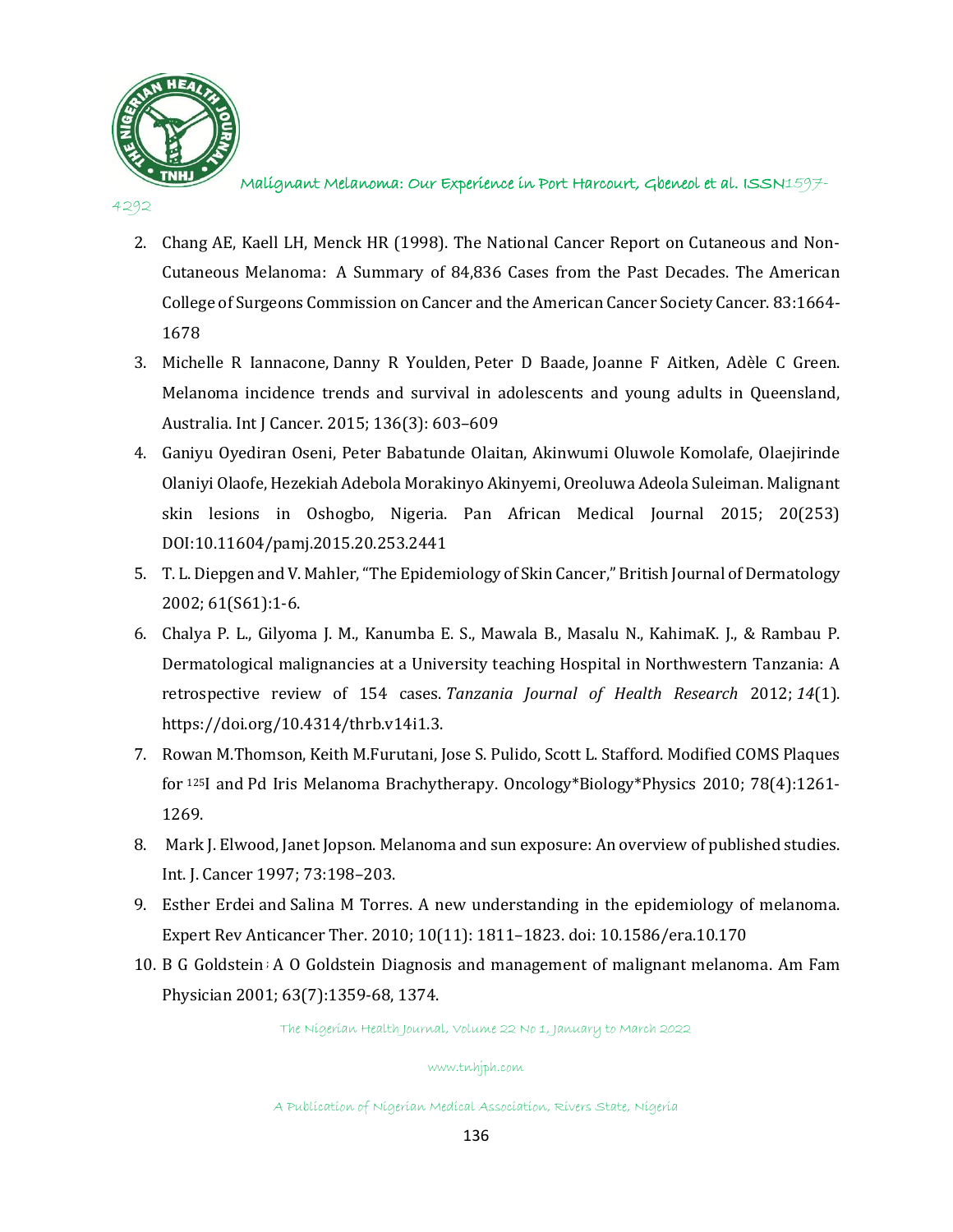

4292

- 11. Maria Bellenghi, Rosella Puglisiand and GianfrancomMattia. Sex and Gender Disparities in Melanoma. Cancers (Basel). 2020; 12(7):1819. doi: 10.3390/cancers12071819.
- 12. Stiff A., Trikha P., Wesolowski R., Kendra K., Hsu V., Uppati S., McMichael E., Duggan M., Campbell A., Keller K., et al. Myeloid-Derived Suppressor Cells Express Bruton's Tyrosine Kinase and Can Be Depleted in Tumor-Bearing Hosts by IbrutinibTreatment. Cancer Res. 2016; 76:2125–2136. doi: 10.1158/0008-5472.CAN-15-1490.
- 13. Srivastava R., Geng D., Liu Y., Zheng L., Li Z., Joseph M.A., McKenna C., Bansal N., Ochoa A., Davila E. Augmentation of therapeutic responses in melanoma by inhibition of IRAK-1,-4. Cancer Res. 2012; 72:6209–6216. doi: 10.1158/0008-5472.CAN-12-0337.
- 14. Romano S., Xiao Y., Nakaya M., D'Angelillo A., Chang M., Jin J., Hausch F., Masullo M., Feng X., Romano M.F., et al. FKBP51 employs both scaffold and isomerase functions to promote NF-κB activation in melanoma. Nucleic Acids Res. 2015; 43:6983–6993. doi: 10.1093/nar/gkv615.
- 15. Touil Y., Segard P., Ostyn P., Begard S., Aspord C., El Machhour R., Masselot B., Vandomme J., Flamenco P., Idziorek T., et al. Melanoma dormancy in a mouse model is linked to GILZ/FOXO3A-dependent quiescence of disseminated stem-like cells. Sci. Rep. 2016; 6:30405. doi: 10.1038/srep30405.
- 16. Aydin E., Johansson J., Nazir F.H., Hellstrand K., Martner A. Role of NOX2-Derived Reactive Oxygen Species in NK Cell-Mediated Control of Murine Melanoma Metastasis. Cancer Immunol. Res. 2017; 5:804–811. doi: 10.1158/2326-6066.CIR-16-0382.
- 17. Arjen Joosse Gender differences in melanoma Survival:Female patients have a decreased risk of Metastasis: journal of Investigative Dermatology 2011; 131 (3):719-726.
- 18. Clark WH Jr, From L, Bernardino EA et al. The histogenesis and biologic behavior of primary human malignant melanomas of the skin. Cancer Res 1969; 29:705–27.
- 19. Courtenay WH. Constructions of masculinity and their influence on men's well-being: a theory of gender and health. Soc Sci Med 2000; 50:1385–401.

The Nigerian Health Journal, Volume 22 No 1, January to March 2022

www.tnhjph.com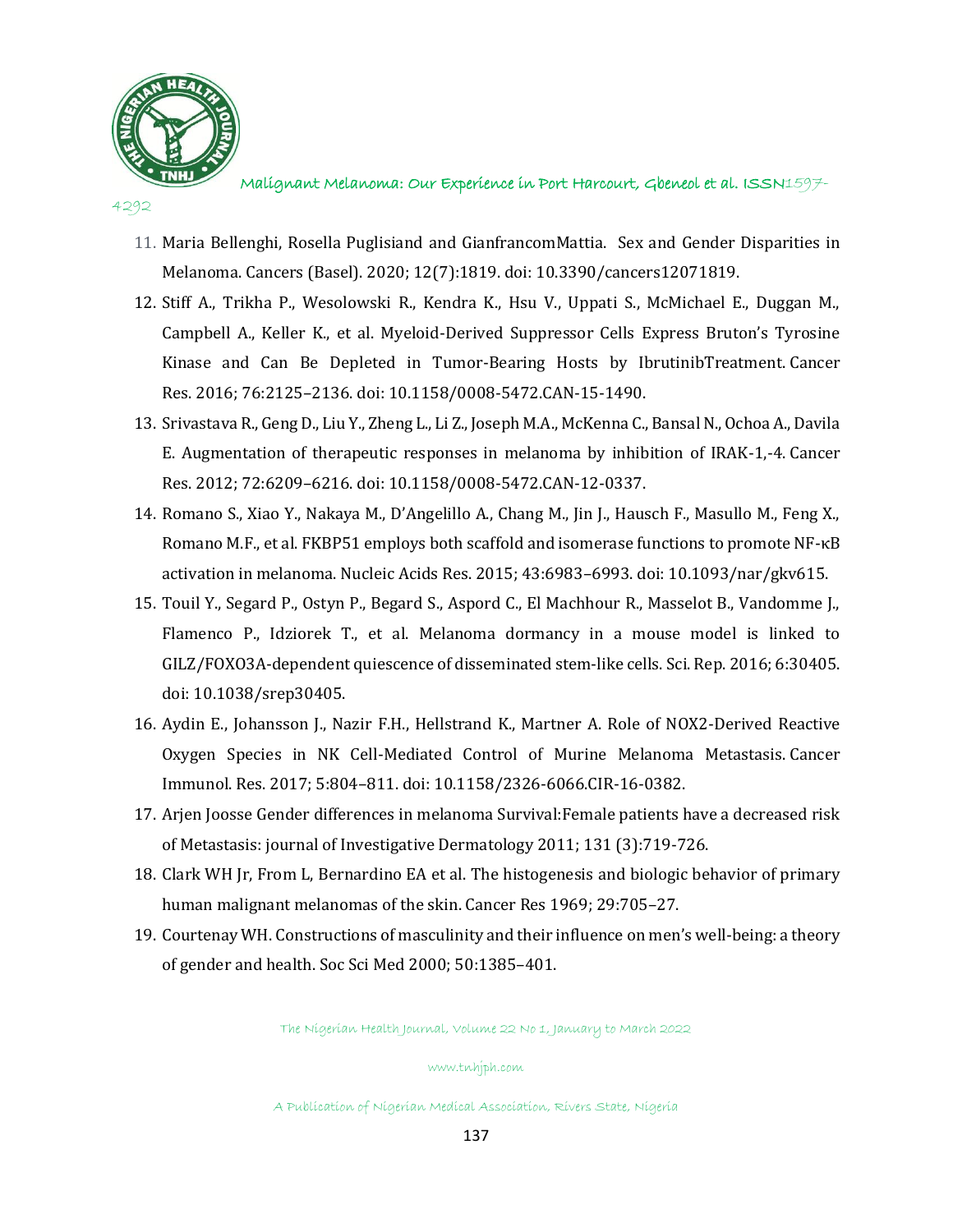

Malignant Melanoma: Our Experience in Port Harcourt, Gbeneol et al. ISSN1597-

- 20. Holman, C. D. J. Pigmentary traits, ethnic origin, benign nevi, and family history as risk factors for cutaneous malignant melanoma. Journal of the National Cancer Institute 1984; 72: 257- 266.
- 21. Tanon A, Jaquet A, Ekouevi DK, Akakpo J, Adoubi I, Diomande I, et al. The Spectrum of Cancers in West Africa: Associations with Human Immunodeficiency Virus. PLoS ONE 2012; 7(10): e48108. doi:10.1371/journal.pone.0048108
- 22. Mulenga, M., Montgomery, N.D., Chagomerana, M. et al. Epidemiological and histopathological profile of malignant melanoma in Malawi. BMC Clin Pathol 2019; 19:5. https://doi.org/10.1186/s12907-019-0087-6
- 23. National Cancer Institute. SEER stat Facts sheet: Melanoma of the skin. Accessed August 23, 20116.
- 24. Delaunay M.M. Prognostic Factors in Melanoma. In: Kirkham N., Cotton D.W.K., Lallemand R.C., White J.E., Rosin R.D. (eds) Diagnosis and Management of Melanoma in Clinical Practice. Springer, 1992, London. https://doi.org/10.1007/978-1-4471-1925-8\_8
- 25. Day, CL et al. Narrower margins for clinical stage. Malignant Melanoma: New England Journal of Medicine 1982; 306: 479-482.

DOIhttps://doi.org/10.1007/978-1-4471-1925-8\_8

- 26. Shah, G.D.; Chapman, P.B. Adjuvant therapy of melanoma. Cancer J. 2007; 13: 217–222.
- 27. Holman, C. D. J. Pigmentary traits, ethnic origin, benign nevi, and family history as risk factors for cutaneous malignant melanoma. Journal of the National Cancer Institute1984; 72: 257- 266.
- 28. Greene, M. H. et al. Acquired precursors of cutaneous malignant melanoma. New England journal of medicine1985; 312: 91-97.
- 29. English, D. R. et al. The dysplastic naevus syndrome in patients with cutaneous malignant melanoma in Western Australia. Medical journal of Australia 1986; 145: 194-198.

The Nigerian Health Journal, Volume 22 No 1, January to March 2022

www.tnhjph.com